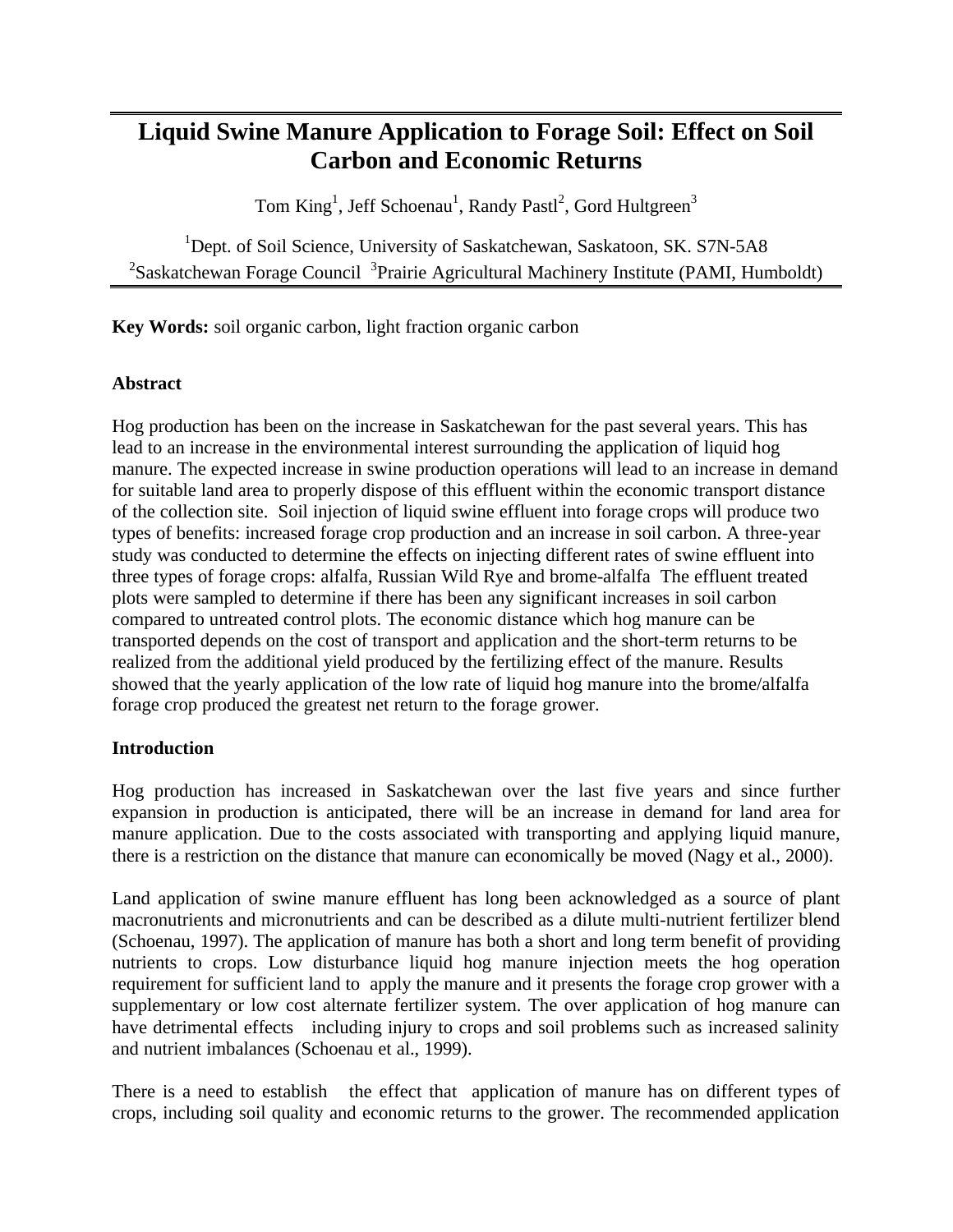method for liquid hog manure has been to inject it, rather than broadcast the effluent. This type of application reduces volatilization losses of nutrients such as nitrogen, and it also increases the crop's ability to access the nutrients in the liquid hog manure (Mooleki et al., 2001).

There is also another potential benefit to be derived from the injection of liquid hog manure into forage grassland. Any change in land management that increases soil organic carbon will aid in the removal of carbon dioxide from the atmosphere. Carbon dioxide is thought to be one of the gases that contribute to the greenhouse gas effect. The removal of carbon dioxide from the atmosphere and storage in the soil is called carbon sequestration. Every pound of soil organic carbon represents 3.7 pounds of carbon dioxide that is removed from the atmosphere (McConkey et al., 1999).

The effects of management on carbon levels in forage crops has not been examined to a large extent in Canadian prairies. Soil organic carbon is a reservoir containing carbon and changes in the soil carbon storage have important implications for atmospheric carbon dioxide. Several studies have revealed that application of nitrogen fertilizer can affect soil organic carbon content (Owensby et al., 1969; Schwab et al., 1990). Nyborg et al. (1999) applied inorganic nitrogen and sulfur fertilizers to bromegrass, Kentucky bluegrass and rough hair grass over a 13 year period to determine if SOC and LFOC would increase in a dark gray chernozem soil. They reported an increase of 3.88 Mg C ha-1 in SOC in the 0-30 cm soil depth as a result of the forage fertilization.

Owing to the content of nitrogen and other nutrients contained in manure, applications of liquid hog manure may increase organic carbon content in the upper surface layer of the soil in a forage grassland through a fertilization effect on stimulating biomass production. A three-year study was conducted in east-central Saskatchewan to determine the effects of injecting swine manure into three types of forage crops. The objectives of the study were to assess the differences in total soil organic carbon and light fraction organic carbon that would result from the application of different rates of liquid hog manure into three different forage crops (alfalfa, brome/alfalfa and Russian wildrye) at four locations in east-central Saskatchewan. A second objective examined the economic returns associated with the application of liquid hog manure on forage crops based on yield results from the three year trial.

#### **Materials and methods**

#### **Treatments**

The study was established to compare different rates of injected hog manure on three different forage crops. The experimental design for the hog manure was a randomized complete block design, replicated four times. Test plots for each treatment were 6 m wide by 30 m long. The trial layout was repeated at all four locations.

The treatments in the hog manure trials consisted of a check, a disturbed check (injector applicator passing over the plot producing soil disturbance similar to the manure treated plots, but without injecting manure), three rates of hog manure, using a low disturbance coulter injector, were applied at a depth of 10-13 cm and 30 cm spacing. The hog manure was obtained from an earthen storage unit located near each field site.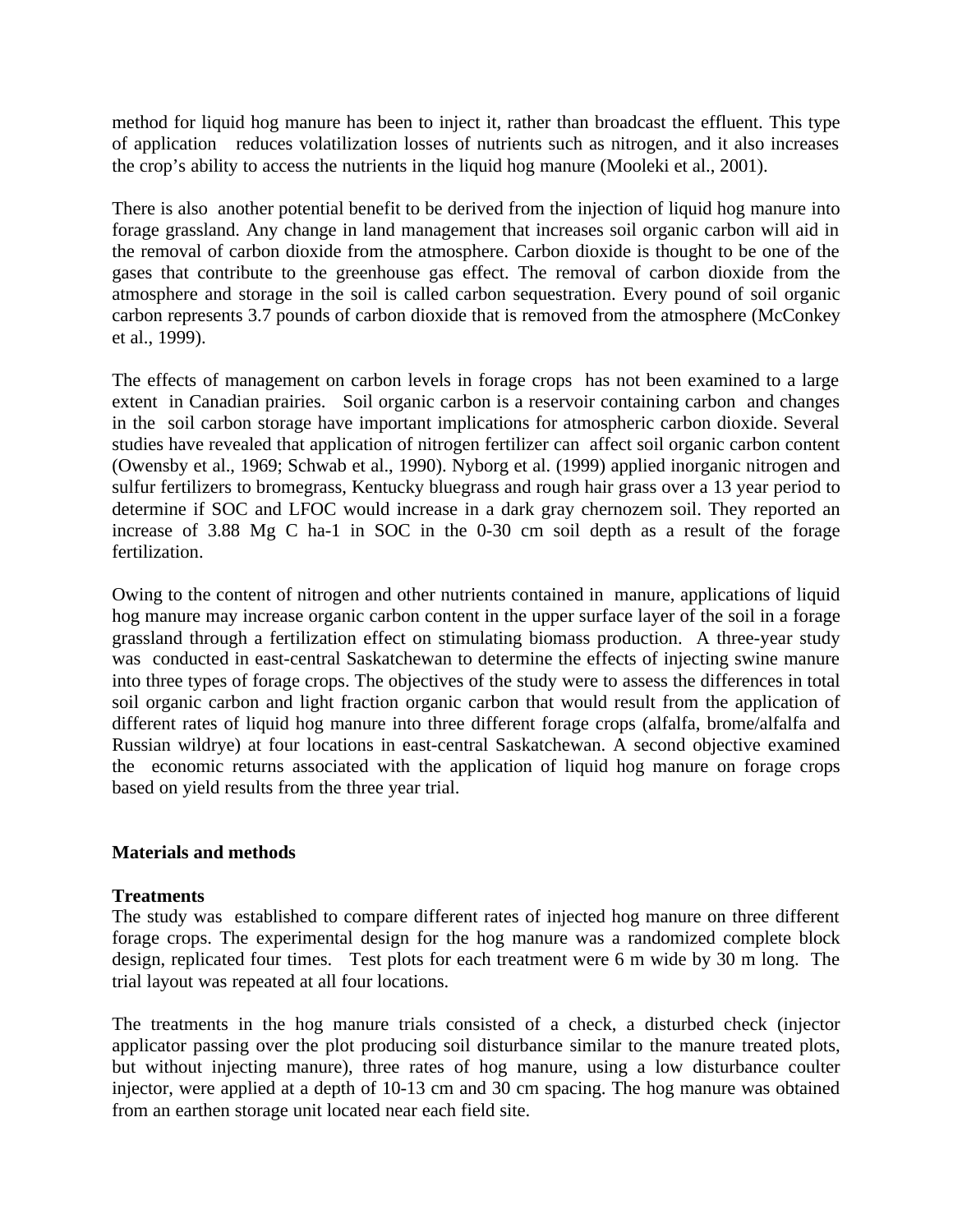At the Burr, Valparaiso, and Star City sites, the hog manure was applied during the fall of 1997, 1998 and 1999 for each of the three years of the study. At the Lanigan site, the hog manure was applied in the spring of 1998, and fall of 1998 and 1999. The sequence of liquid hog manure application is shown in table 1.

| <b>Injection Rate</b> | $Kg N ha^{-1}$ | Fall 1997 | <b>Fall 1998</b> | Fall 1999 |
|-----------------------|----------------|-----------|------------------|-----------|
| $(L \text{ ha}^{-1})$ |                | Manure    | Manure           | Manure    |
|                       |                | Injection | Injection        | Injection |
| 37,000                | 90             | Yes       | Yes              | Yes       |
| 74,000                | 180            | Yes       | No               | Yes       |
| 148,000               | 360            | Yes       | No               | No        |

**Table 1.** Liquid hog manure application rates and schedule.

## **Sites**

Four field sites were elected in the fall of 1997 in the Black soil zone. The first site (Burr, Saskatchewan SE-21-35-23-W2) was located on a farm field containing soil classified as Meota Association (Black Chernozem with sandy loam surface texture) and is underlain by a mixture of loamy glacial till and gravelly fluvial material of variable depth with significant subsurface salinity. The Burr site is limited by salinity and low water holding capacity. This site had been seeded to a mixture of brome grass and alfalfa several years prior, and at the time of sampling, was dominated by brome. The second site (Lanigan, Saskatchewan NE21-33-21-W2) was located on the Western Beef Development Center Farm on soil classified as Oxbow Association (Black Chernozem with a sandy loam to loamy sand surface texture) and is underlain by loamy glacial till. The Lanigan site is limited due to insufficient moisture holding capacity and unfavorable topography. The Lanigan site was in Russian Wild Rye grass.

The third site (Valparaiso, Saskatchewan NE35-44-16-W2) was located on a farm field containing soil classified as Melfort-Tisdale Association (a mixture of Black and Dark Gray Chernozem with clay loam to silty clay surface texture) and is underlain by clay lacustrine materials. The fourth site (Star City, Saskatchewan SW14-45-16-W2) was located on a farm field containing soil classified as Melfort-Tisdale Association ( a mixture of Black, Thick Black and Dark Gray Chernozem with silty clay surface texture) and is underlain by clay lacustrine material). The Valparaiso and Star City sites were young stands in alfalfa for dehy production.

Individual soil samples were collected from each treatment plot by inserting a polyvinyl chloride pipe (PVC) (10 cm diameter by 15 cm length) sharpened at one end, into the surface soil. The soil core was then removed intact from the plot and stored inside a plastic bag. For each depth increment sampled, SOC content was calculated using data obtained from bulk density and SOC concentration measurements. The SOC content was then corrected for bulk density differences to obtain SOC on an equivalent mass basis. This was done as the disturbance by hog manure injection may have induced changes in soil bulk density.

The PVC soil cores were sectioned into depths of 0-7.5 and 7.5-15 cm segments. The individual segment were spread out on separate drying trays and air dried at  $25^{\circ}$ C for 96 hours. Wet weights were recorded for each segment before air drying. The dry weights of the soil samples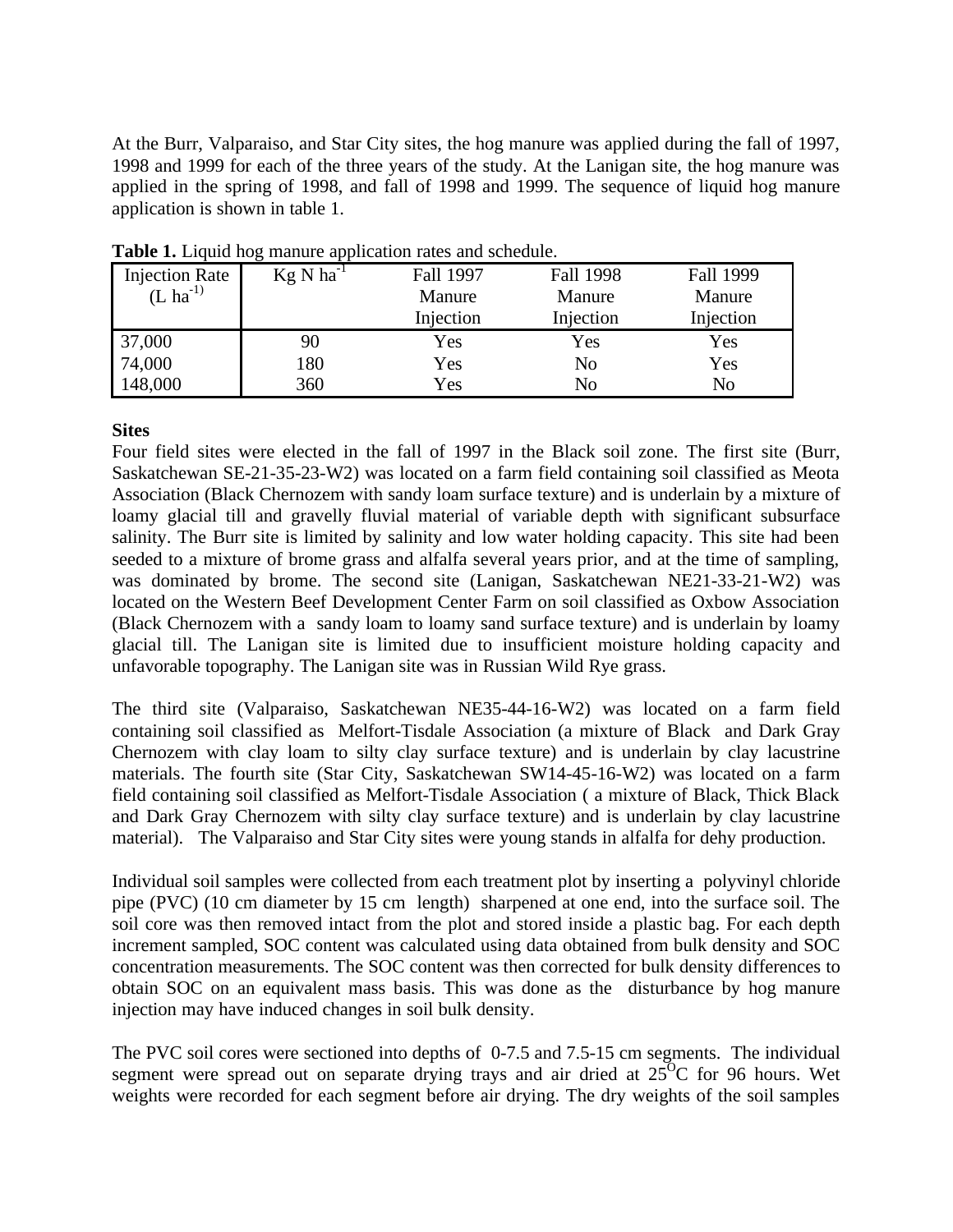were recorded after air drying. The samples were then ground using a wood rolling pin and sieved to < 2mm-particle size for total organic carbon (TOC) determination. The samples were then mixed and a 25 g subsample was obtained from each sample for TOC analysis. These subsamples were further ground using a Spex model 8000 ball/mill grinder operating for 2 minutes per sample. This apparatus ground the soil sample so that it could pass a 100-mesh sieve for organic C analysis using a LECO Carbon Determinator CR-12, set at  $840^{\circ}$ C (Dry Combustion Method).

The light fraction component of the organic carbon in the soil samples was determined using the method developed by Gregorich and Ellert (1993). The upper increment (0-7.5 cm) of each soil core was selected for LFOC analysis as this layer is the most sensitive to LFOC changes induced by recent additions of organic matter from forage and/or grass biomass and from additions from injected hog manure. Twenty five grams of ground soil samples were weighed into centrifuge tubes and 50 ml of sodium iodide (NaI) (USP grade) of density 1.7 g cm<sup>-3</sup> was added to each tube, covered, shaken for 60 minutes, and centrifuged at 1000 rpm for 20 minutes. The light fraction from each centrifuge tube was then decanted into vacuum flasks and the light fraction and NaI were then separated. The light fraction was collected and dried for 72 hours at  $45<sup>o</sup>C$  to obtain the dry weight. This procedure was repeated a second time for each sample to retrieve another aliquot of light fraction from the heavy fraction. The two aliquots for each sample were combined and using a motorized mechanical grinder, were ground to pass a 0.25 mm sieve. The concentration of organic carbon in the light fraction was determined using the LECO CR-12 Carbon Analyzer.

# **Results and discussion**

#### **1998 plant biomass yield**

The application of liquid hog manure at the rate of  $74,000L$  ha<sup>-1</sup> increased brome/alfalfa yields (Burr site) from 1650 kg ha<sup>-1</sup> in the undisturbed check plot to 2760 kg ha<sup>-1</sup> (Figure 1).



**Figure 1.** 1998 Plant biomass yield at Burr, Lanigan, Valparaiso and Star City, Saskatchewan (Pastl et al., 2000).

Russian wild rye yields (Lanigan site) increased from  $2250 \text{ kg}$  ha<sup>-1</sup> in the undisturbed check plot to 3360 kg ha<sup>-I</sup>(Figure 1) (Pastl et al., 2000). The application of liquid manure at 148,000 L ha<sup>-1</sup> increased alfalfa yields (Valparaiso site) from  $3256$  kg ha<sup>-1</sup> in the undisturbed check plot to 4282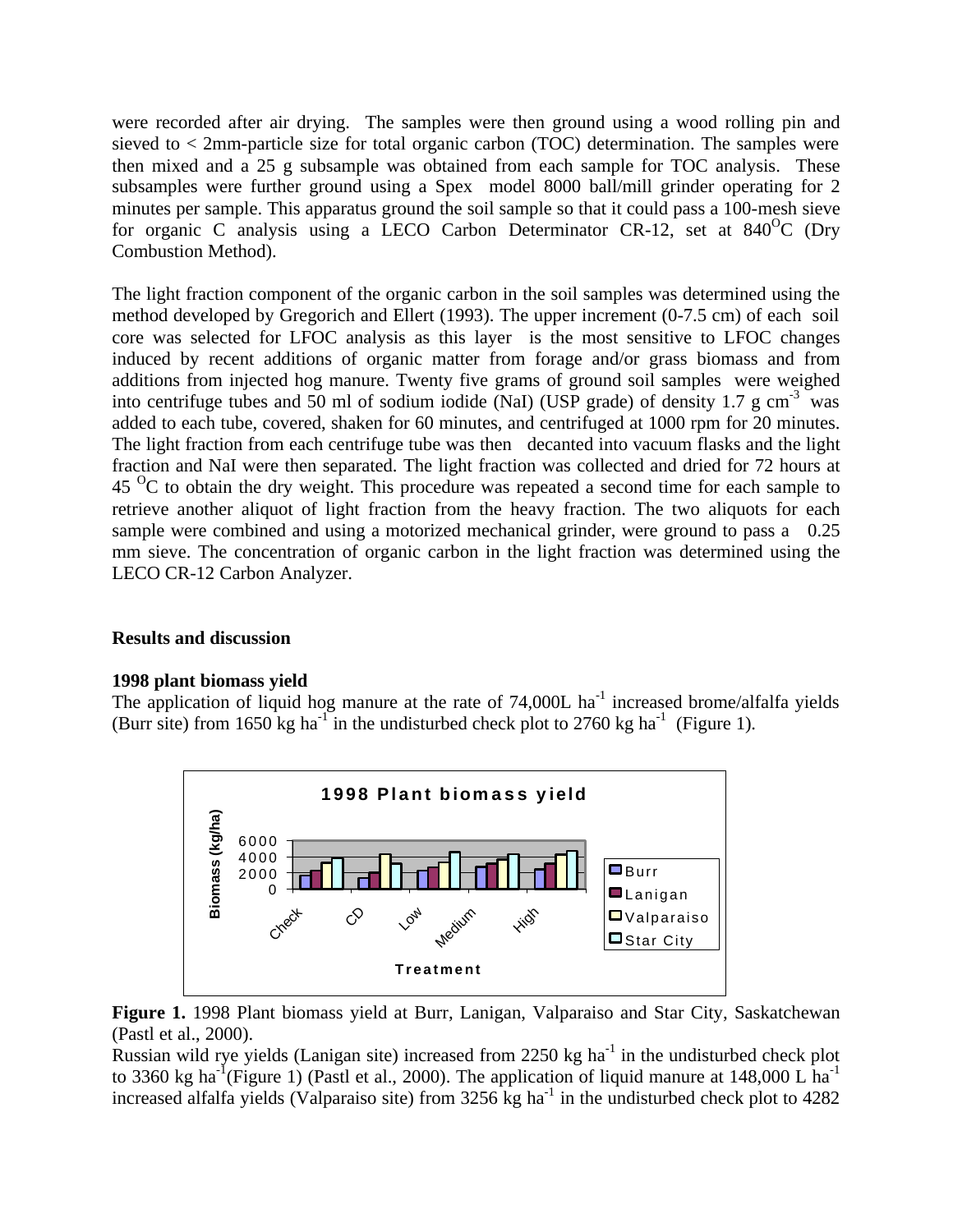kg ha<sup>-1</sup>. The same application increased alfalfa yields at the Star City site from 3800 kg ha<sup>-1</sup> in the undisturbed check plot to  $4740 \text{ kg ha}^{-1}$  (Pastl et al., 2000).

#### **1999 plant biomass yield**

The application of liquid hog manure at  $37$ , 000L ha<sup>-1</sup> increased brome/alfalfa yields (Burr site) from  $5010$  kg ha<sup>-1</sup> in the undisturbed check plot to 10600 kg ha<sup>-1</sup> (Figure 2).



**Figure 2.** 1999 Plant biomass yield at Burr, Lanigan, Valparaiso and Star City, Saskatchewan (Pastl et al., 2000).

Russian wild-rye yields (Lanigan site) increased from 2170 kg ha<sup>-1</sup> in the undisturbed check plot to 5460 kg ha<sup>-1</sup>. There was enough residual carryover from the previous year's application of 74,000 L ha<sup>-1</sup> to increase alfalfa yields (Star City site) from 3090 kg ha<sup>-1</sup> in the undisturbed check plot to 5430 kg ha<sup>-1</sup> (Figure 2). The same application sequence increased brome/alfalfa yields (Burr site) from 5010 kg ha<sup>-1</sup> in the undisturbed check plot to 8820 kg ha<sup>-1</sup> ha. There was also enough residual carryover of the previous year's application of  $148,000$  L ha<sup>-1</sup> to increase yields from 5010 kg ha<sup>-1</sup> in the check plot to 10,000 kg ha<sup>-1</sup> (Figure 2). The biomass yields obtained in year two of the study were similar for both the  $37,000$  and  $74,000$  L ha<sup>-1</sup> application rates (Pastl et al., 2000).

#### **2000 plant biomass yield**

The application rate of  $37,000$  L ha<sup>-1</sup> increased brome/alfalfa yields (Burr site) from 1830 kg ha<sup>-1</sup>  $<sup>1</sup>$  in the undisturbed check plot to 3760 kg ha<sup>-1</sup> and increased Russian wildrye yields (Lanigan</sup> site) from 1250 kg ha<sup>-1</sup> in the undisturbed check plot to 2900 kg ha<sup>-1</sup> (Figure 3).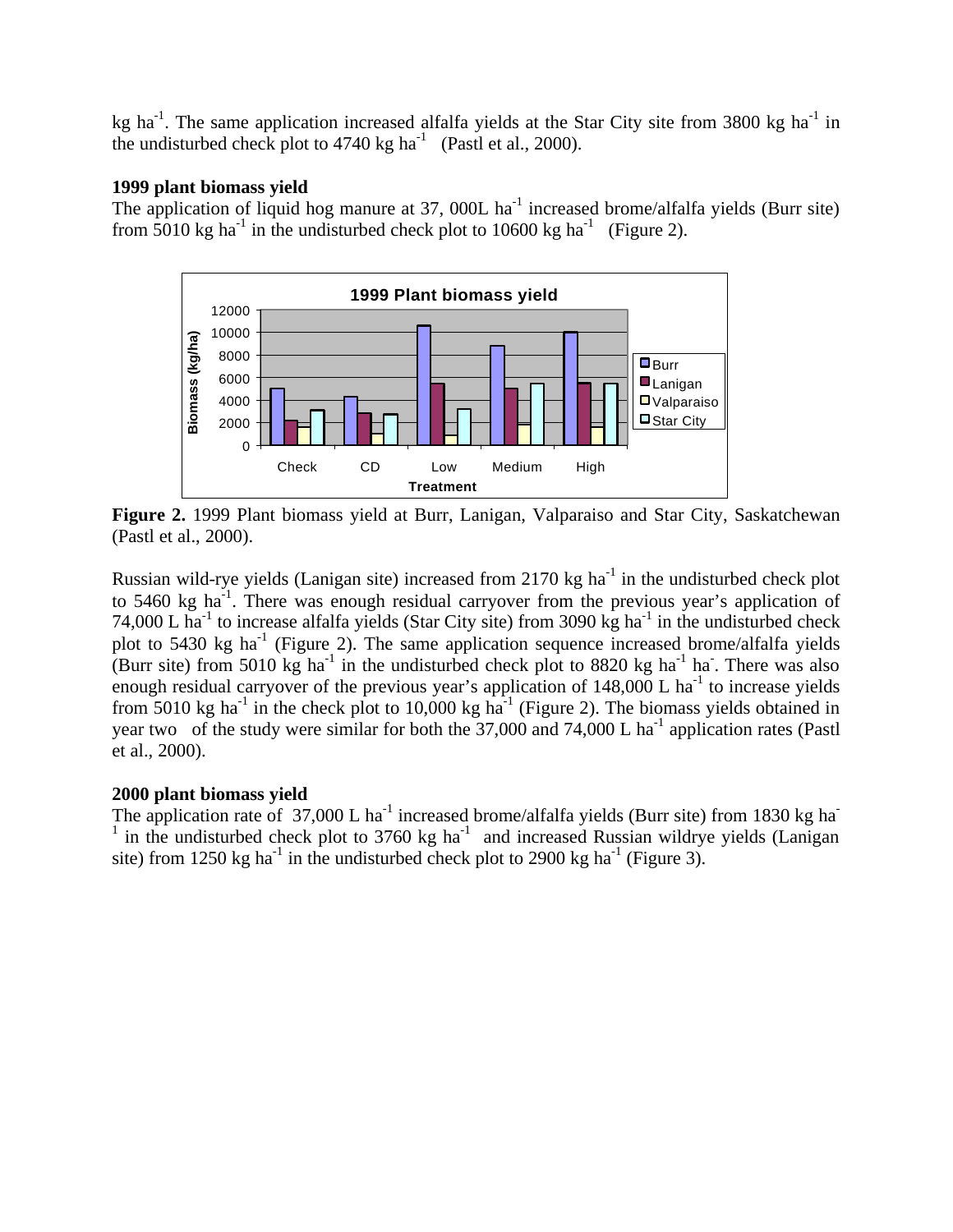

**Figure 3.** 2000 Plant biomass yield at Burr, Lanigan, Valparaiso and Star City, Saskatchewan (Pastl et al., 2000).

The application rate of 74,000 L ha<sup>-1</sup> (applied in fall of 1999) increased brome/alfalfa yield at from 1830 kg ha<sup>-1</sup> in the undisturbed check plot to 4420 kg ha<sup>-1</sup> while the Russian wildrye yield (Lanigan site) increased from 1250 kg ha<sup>-f</sup> to 3040 kg ha<sup>-1</sup> (Figure 3). The residual carryover from the first year application of  $148,000$  L ha<sup>-1</sup> increased alfalfa yields (Valparaiso) in year 3 from 1980 kg ha<sup>-1</sup> in the undisturbed check plot to 2100 kg ha<sup>-1</sup>, and increased alfalfa yields (Star City site) from 870 kg ha<sup>-1</sup> in the undisturbed check plot to 1110 kg ha<sup>-1</sup> (Figure 3). There was still some residual carryover from the single application rate of  $148,000$  L ha<sup>-1</sup> two years previous; however, this residual nutrient effect was diminished by the last year of the study.

In the first year of the study when the liquid hog manure was injected at the rates of 37,000 and 74,000 L  $ha^{-1}$ , the biomass yield increased significantly when compared to the undisturbed check strip plots. In the second year of the study, there was enough carryover effect of the 74,000 and 148,000 L ha<sup>-1</sup> injection rates to increase forage yields over the check plots. There was enough residual carryover of the  $148,000$  L ha<sup>-1</sup> rate in the last year of the study to increase yields over the undisturbed check plots for all four sites (Pastl et al., 2000).

#### **Economic analysis**

The costs associated with loading and application of liquid hog manure were developed for a 20 million liter storage unit (Nagy et al., 2000). The Prairie Agricultural Machinery Institute (PAMI) developed a budget worksheet to determine tractor, pump, injector, and tank applicator costs. Application costs for the injection of liquid swine manure was valued at \$1.87 1000  $L^{-1}$  for injection within a 2.4 kilometer transport distance plus the cost of two tractors and labor costs. The final application rate was determined to be \$2.10 1000  $L^{-1}$  (Nagy et al., 2000). Forage prices for both the brome/alfalfa and alfalfa fields were obtained from the Saskatchewan Agriculture and Food website baled forage prices on January 28, 2002. The price for brome/alfalfa was \$122.23 1000 kg<sup>-1</sup>, and the alfalfa price was \$115.85 1000 kg<sup>-1</sup> (Sask. Ag & Food). Russian Wild Rye is used primarily as a forage grazing grass, and as such is not normally harvested and baled, therefore no economic analysis done on this forage at the Lanigan site. Revenues for each site and each year were determined by multiplying the forage price by the biomass yield. Injector application costs were then deducted from the gross revenue to determine a net revenue. All revenues and costs were worked out on a per hectare basis. In years where no application of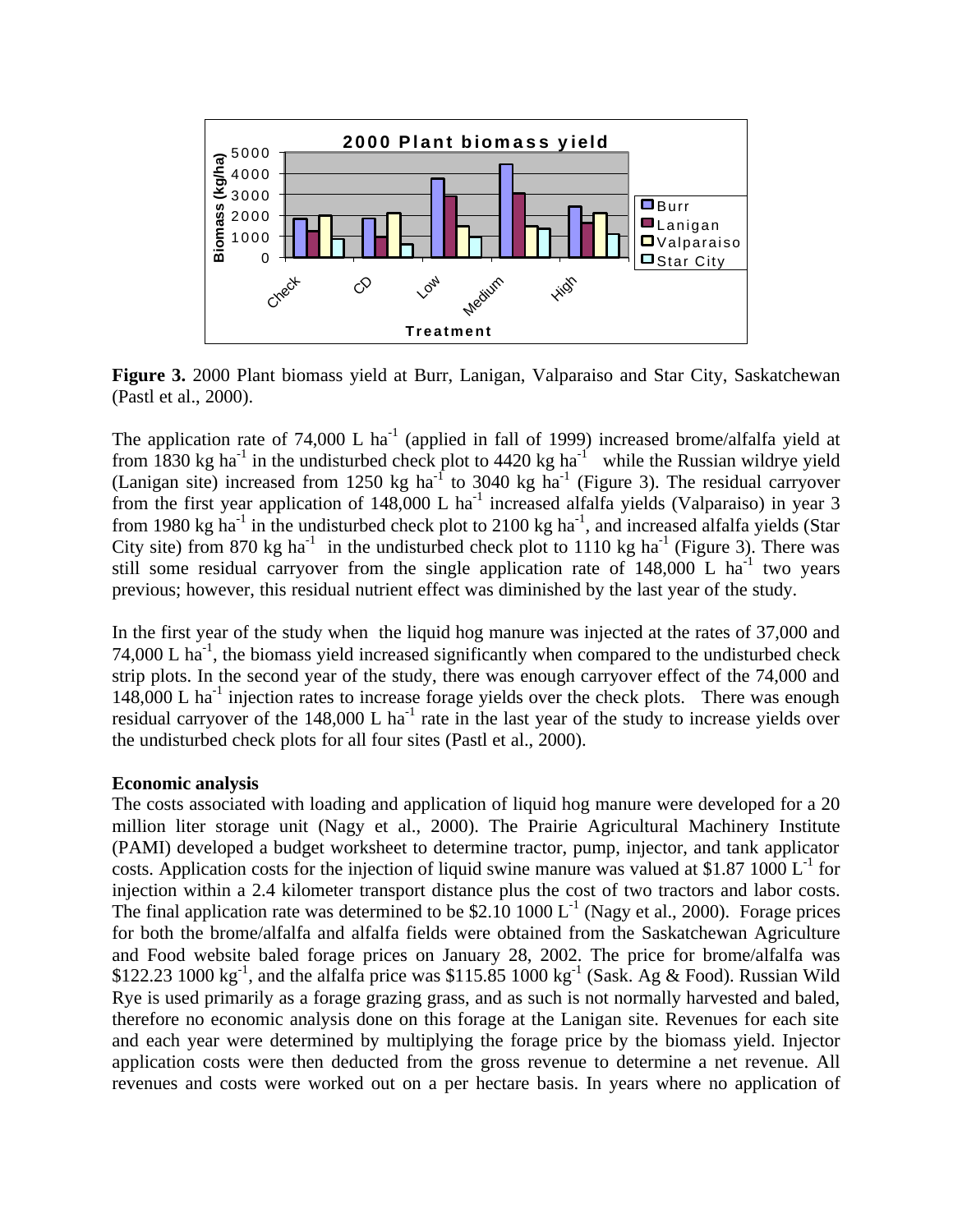liquid swine manure was made, there were no application costs deducted from the gross revenues.

#### **1998 Forage crop returns**

The injection of liquid swine manure was applied at three different rates at the beginning of this study. The application costs were as follows: 37,000 L ha<sup>-1</sup> rate at \$77.70, 74,000 L ha<sup>-1</sup> at  $$155.40$ , and  $148,000$  L ha<sup>-1</sup> at  $$310.80$ , for all three forage crops at all four sites. The application rate of 37,000 L ha<sup>-1</sup> for the brome/alfalfa forage crop (Burr site) returned a net revenue of \$186.44 which was \$4.72 less than the undisturbed check plot (Table 2).

| Treatment             | 1998    | 1998     | 1998                    | 1999    | 1999     | 1999       |
|-----------------------|---------|----------|-------------------------|---------|----------|------------|
| $(L \text{ ha}^{-1})$ | Revenue | Injector | <b>Net</b>              | Revenue | Injector | <b>Net</b> |
|                       |         | Expense  | Revenue                 |         | Expense  | Revenue    |
|                       |         |          | $-$ \$ ha <sup>-1</sup> |         |          |            |
| Check                 | 191.16  |          | 191.16                  | 580.42  |          | 580.42     |
| 37,000                | 264.14  | 77.70    | 186.44                  | 1228.03 | 77.70    | 1150.33    |
| 74,000                | 319.75  | 155.40   | 164.35                  | 1021.81 |          | 1021.81    |
| 148,000               | 285.00  | 310.80   | $-25.80$                | 1158.52 |          | 1158.52    |

**Table 2.** 1998 and 1999 Net returns for brome/alfalfa forage at Burr.

The same rate returned a net revenue for the alfalfa crop (Valparaiso site) of \$329.41 versus \$528.14 for the undisturbed control plot. The application rate of 74,000 L ha<sup>-1</sup> returned a net revenue for the alfalfa crop (Star City site) of \$372.74, which was \$80.82 less than the \$453.56 net return for the undisturbed check plot (Table 3).

| Treatment             | 1998    | 1998     | 1998                    | 1999    | 1999     | 1999       |
|-----------------------|---------|----------|-------------------------|---------|----------|------------|
| $(L \text{ ha}^{-1})$ | Revenue | Injector | <b>Net</b>              | Revenue | Injector | <b>Net</b> |
|                       |         | Expense  | Revenue                 |         | Expense  | Revenue    |
|                       |         |          | $-$ \$ ha <sup>-1</sup> |         |          |            |
| Check                 | 453.56  |          | 453.56                  | 377.76  |          | 377.76     |
| 37,000                | 332.53  | 77.70    | 254.83                  | 392.44  | 77.70    | 314.74     |
| 74,000                | 528.14  | 155.40   | 372.74                  | 663.84  |          | 663.84     |
| 148,000               | 573.37  | 310.80   | 262.57                  | 663.84  |          | 663.84     |

**Table 3.** 1998 and 1999 Net returns for the alfalfa forage crop at Star City.

#### **1999 Forage crop returns**

During the second year of the study, the single  $148,000$  L ha<sup>-1</sup> application rate made the first year returned the best net return of \$1158.52 for the brome/alfalfa forage (Burr site) crop which was \$578.10 higher than the check plot net return of \$580.42 (Table 2). The same rate returned a net benefit of \$663.84 for the alfalfa (Star City site) forage crop versus \$377.76 for the undisturbed check plot (Table 3). The application rate of  $74,000$  L ha<sup>-1</sup> returned the best net benefit for the alfalfa (Valparaiso site) forage crop of \$217.61 versus \$196.83 for the undisturbed check plot.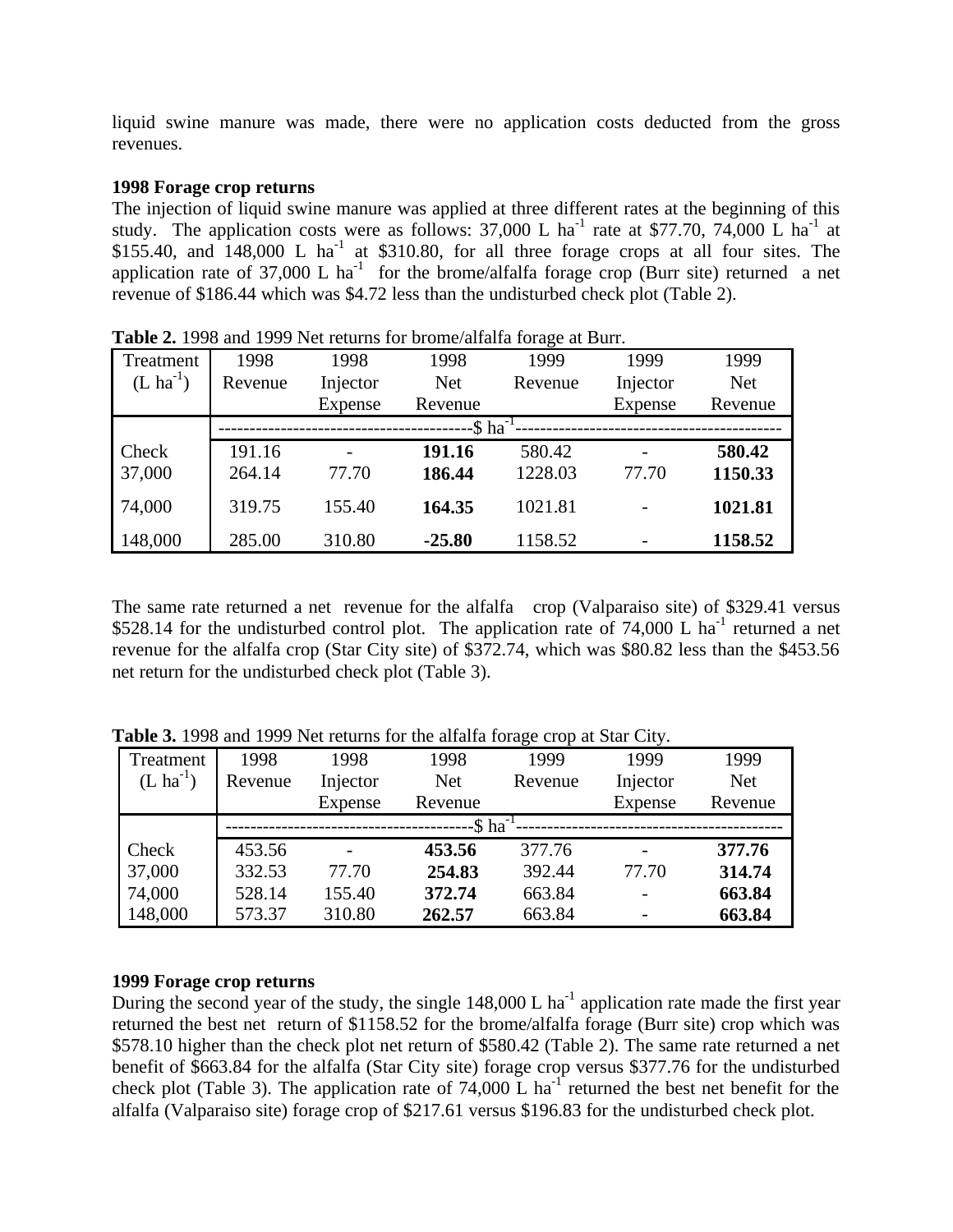#### **2000 Forage crop returns**

The application rate of  $74,000$  L ha<sup>-1</sup> repeated again in the fall of 1999 produced the highest net revenue for the brome/alfalfa (Burr site) forage crop at \$363.62 versus \$212.01 for the undisturbed control plot (Table 4).

| Treatment     | 2000    | 2000     | 2000          | Total 3          | Total 3  | Total 3    |
|---------------|---------|----------|---------------|------------------|----------|------------|
| $(L ha^{-1})$ | Revenue | Injector | <b>Net</b>    | <b>Years Net</b> | Years    | Years      |
|               |         | Expense  | Revenue       | Revenue          | Injector | <b>Net</b> |
|               |         |          |               |                  | Expense  | Revenue    |
|               |         |          | -\$ $ha^{-1}$ |                  |          |            |
| Check         | 212.01  |          | 212.01        | 983.58           |          | 983.58     |
| 37,000        | 435.6   | 77.70    | 357.90        | 1927.78          | 233.10   | 1694.68    |
| 74,000        | 519.02  | 155.40   | 363.62        | 1860.58          | 310.80   | 1549.78    |
| 148,000       | 278.04  |          | 278.04        | 1721.56          | 310.80   | 1410.76    |

**Table 4.** 2000 and total net return for the brome/alfalfa forage crop at Burr.

The application rate of 37,000 L ha<sup>-1</sup> made a similar return of \$357.90 for the same forage crop. The application rate of  $148,000$  L ha<sup>-1</sup> returned the best net benefit for both of the alfalfa forage crop sites. The net benefit at Valparaiso was \$256.73, which was only \$14.67 more than the undisturbed check plot net benefit of \$242.06. The net revenue at Star City was \$135.70 versus \$106.36 return for the undisturbed check plot (Table 5).

| Treatment             | 2000    | 2000           | 2000                    | Total 3          | Total 3  | Total 3    |
|-----------------------|---------|----------------|-------------------------|------------------|----------|------------|
| $(L \text{ ha}^{-1})$ | Revenue | Injector       | <b>Net</b>              | <b>Years Net</b> | Years    | Years      |
|                       |         | Expense        | Revenue                 | Revenue          | Injector | <b>Net</b> |
|                       |         |                |                         |                  | Expense  | Revenue    |
|                       |         |                | $-$ \$ ha <sup>-1</sup> |                  |          |            |
| Check                 | 106.36  | $\overline{a}$ | 106.36                  | 937.69           |          | 937.69     |
| 37,000                | 121.03  | 77.70          | 43.33                   | 846.00           | 233.10   | 612.90     |
| 74,000                | 166.27  | 155.40         | 10.87                   | 1358.24          | 310.80   | 1047.44    |
| 148,000               | 135.7   | $\overline{a}$ | 135.70                  | 1372.91          | 310.80   | 1062.11    |

**Table 5.** 2000 and total net returns for the alfalfa forage crop at Star City.

#### **Three year total net returns**

The annual application rate of  $37,000$  L ha<sup>-1</sup> had the overall best net beneficial revenue for the brome/alfalfa (Burr site) forage crop for the three years of the hog manure injection study. The total net return was \$1694.68 versus a total net return of \$938.58 for the undisturbed check plots (Table 4). The total net return for the alfalfa (Valparaiso site) crop revealed that the undisturbed check plot had the best overall return of \$967.03 which was a higher total net return than the three different liquid manure application rates. The application rate of  $148,000$  L ha<sup>-1</sup> returned the best total net return (\$1062.11) for the alfalfa crop at Star City (Table 5). The undisturbed check plot at this site; however, returned a total net benefit of \$937.69 which was only \$124.42 less than the  $148,000$  L ha<sup>-1</sup> net return.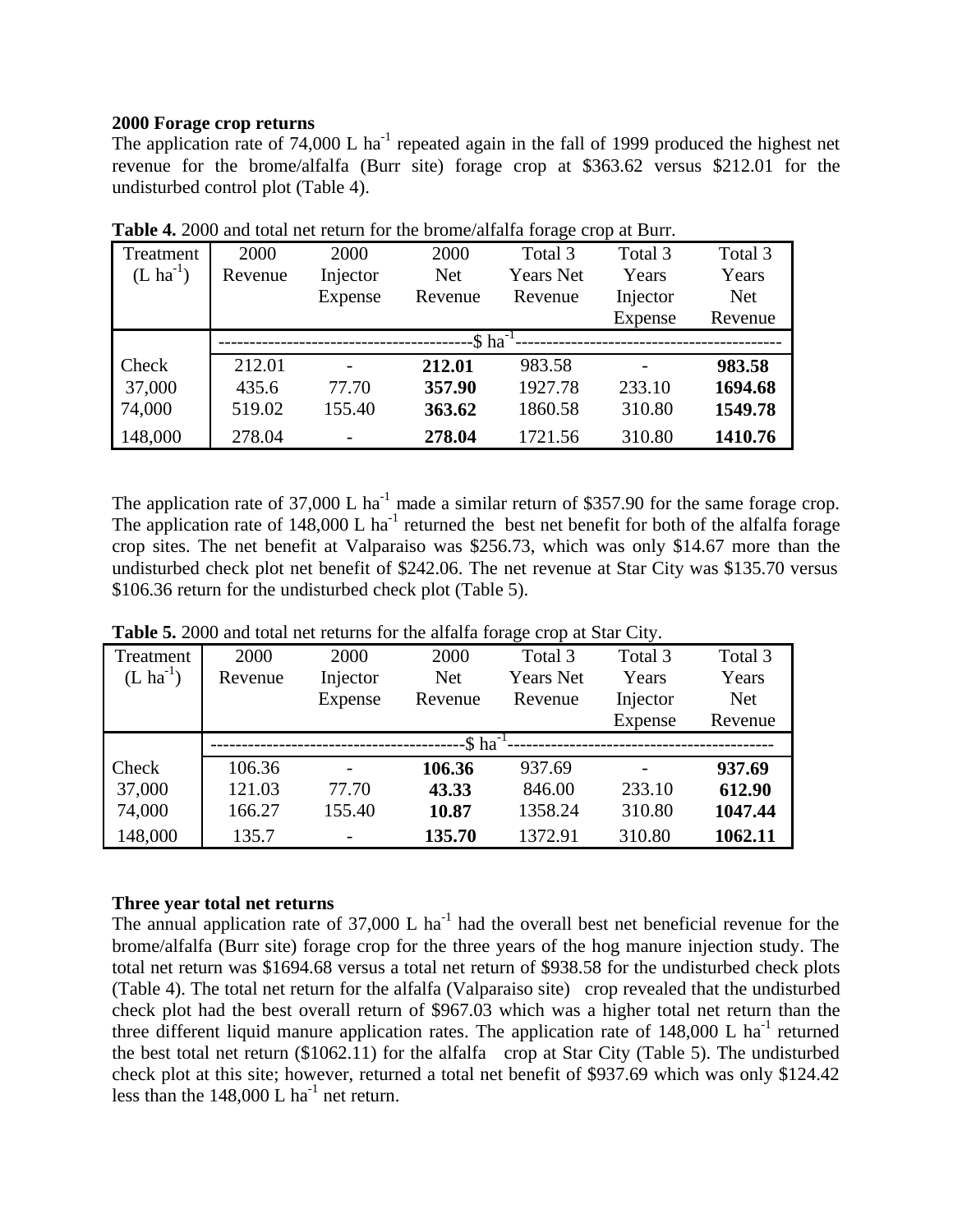The economic results show that application of liquid swine manure into alfalfa was not beneficial at one site (Valparaiso), while only marginally beneficial at the other site (Star City). The results show that injection of liquid hog manure into the brome/alfalfa forage crop, dominantly brome at the time of application, was economically beneficial. It should be noted that forage crop prices used were the same price across all three years. The uniquely high net revenue for 1999 at the Burr site was aided by the timely application of rainfall, which produced a very large yield response of the brome to the applied manure nutrients. The final year of the study was a cool year, with less moisture being received. These climatic conditions did not favor optimum plant biomass production.

## **Soil organic carbon in the 0-7.5 cm depth**

Total Soil organic carbon (SOC) in the 0-7.5 cm depth was not significantly affected by treatment at three of the four sites. The only significant difference was at the alfalfa forage crop site at Valparaiso. The application of 37,000, 74,000 and 148,000 L ha<sup>-1</sup> resulted in SOC values of 38.1, 35.1 and 34.5  $\overline{Mg}$  ha<sup>-1</sup>, respectively, versus 28.6 Mg ha<sup>-1</sup> for the disturbed check strip (Table 6). The undisturbed check plot SOC was determined to be 36.7 Mg ha<sup>-1</sup> and was not significantly different from the three application rates of liquid hog manure (Table 6).

| Treatment             |           | Burr       | Lanigan<br>Valparaiso    |            | <b>Star City</b> |            |           |            |
|-----------------------|-----------|------------|--------------------------|------------|------------------|------------|-----------|------------|
| $(L \, ha^{-1})$      |           |            | --Mg ha <sup>-1</sup> -- |            |                  |            |           |            |
| Depth(cm)             | $0 - 7.5$ | $7.5 - 15$ | $0 - 7.5$                | $7.5 - 15$ | $0 - 7.5$        | $7.5 - 15$ | $0 - 7.5$ | $7.5 - 15$ |
| Check                 | 31.9      | 28.0       | 37.3                     | 28.8       | 36.7a            | 27.2       | 19.6      | 17.5       |
| <b>CD</b>             | 27.6      | 25.7       | 35.9                     | 31.6       | 28.6b            | 28.5       | 18.5      | 16.9       |
| 37,000                | 32.4      | 30.8       | 33.8                     | 30.3       | 38.1a            | 27.7       | 19.1      | 16.5       |
| 74,000                | 29.3      | 26.7       | 35.1                     | 27.2       | 35.1ab           | 31.1       | 18.1      | 15.3       |
| 148,000               | 31.1      | 25.9       | 36.6                     | 27.2       | 34.5ab           | 37.8       | 19.9      | 15.0       |
| LSD <sub>(0.10)</sub> | <b>NS</b> | <b>NS</b>  | <b>NS</b>                | <b>NS</b>  | 6.8              | <b>NS</b>  | <b>NS</b> | <b>NS</b>  |

**Table 6.** Soil organic carbon at 0-7.5 cm and 7.5-15 cm soil depth segments at Burr, Lanigan, Valparaiso and Star City, Saskatchewan.

\*Means followed by the same letter are not significantly different at  $p=0.10$ .

#### **Soil organic carbon in the 7.5-15 cm depth**

The SOC in the 7.5-15 cm depth segment of the soil profile revealed no significant differences in SOC values among three hog manure application rates and both check plots, for all four sites. Average SOC values for each site in the 7.5-15 cm depth were lower than the average SOC values for each site at the 0-7.5 cm depth. Average SOC for the brome/alfalfa forage crop (Burr site) in the 7.5-15 cm depth was 27.4 Mg ha<sup>-1</sup> versus 30.5 Mg ha<sup>-1</sup> in the 0-7.5 cm depth. Average SOC for the Russian wildrye (Lanigan site) forage crop was  $35.7$  Mg ha<sup>-1</sup> in the 0-7.5 cm segment versus 29.0 Mg ha<sup>-1</sup> in the 7.5-15 cm depth segment. The average SOC values for the alfalfa at Valparaiso and Star City sites were 34.6 and 19.0 Mg ha<sup>-1</sup> in the upper segment, respectively, versus 30.4 and 16.2  $Mg$  ha<sup>-1</sup>, respectively, in the lower 7.5-15 cm depth segment (Table 6). These results are expected as SOC amounts usually decrease with depth in the soil profile.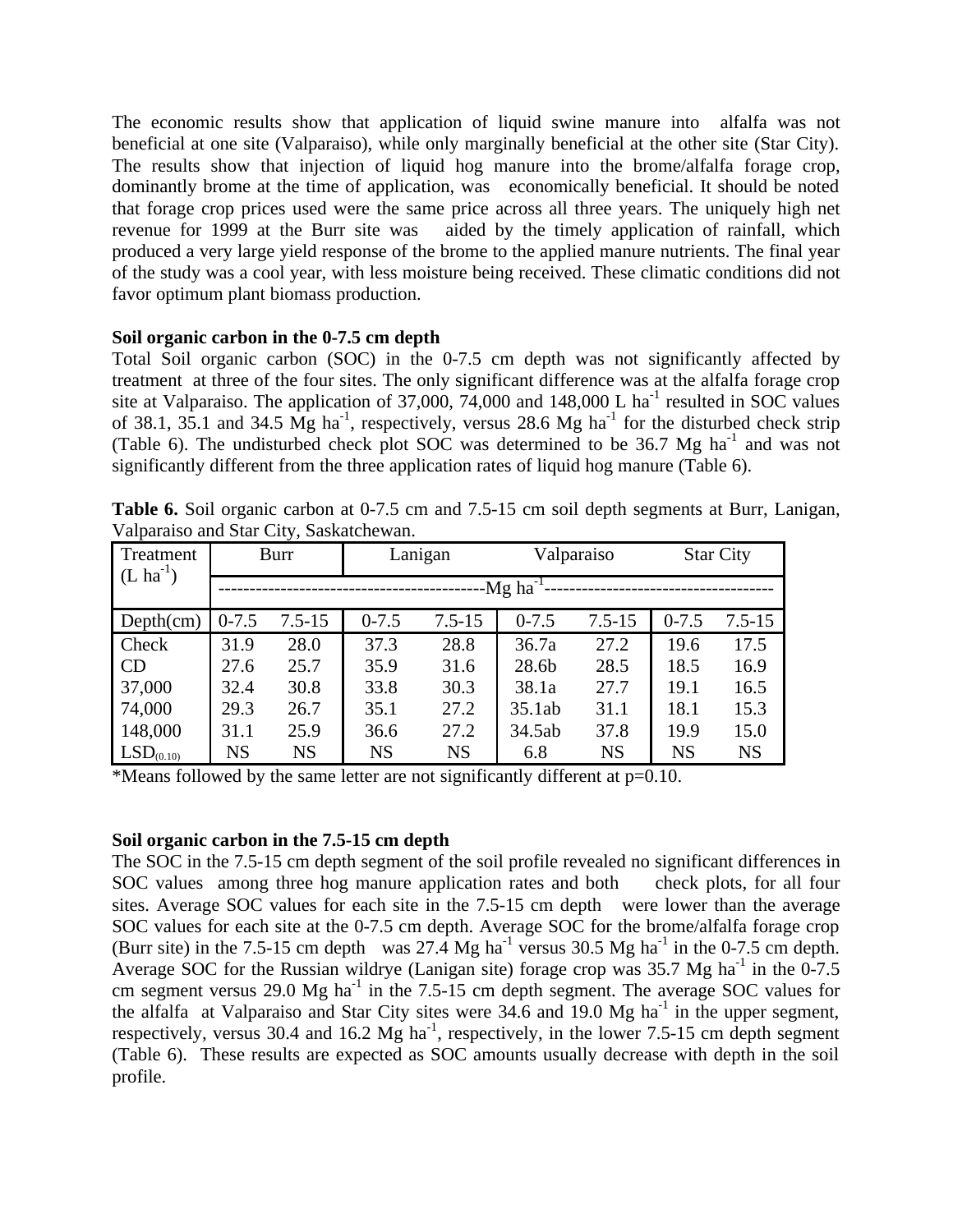#### **Light fraction organic carbon**

The light fraction organic carbon (LFOC) analysis was conducted on the 0-7.5 cm depth segment of the soil profile at each of the four sites. Results showed that there was a significant increase in LFOC in the brome/alfalfa (Burr site) forage crop with hog manure application. Applications of 37,000, 74,000 and 148,000 L ha<sup>-1</sup> resulted in LFOC values of 5.2, 5.1 and 5.6  $\overrightarrow{Mg}$  C ha<sup>-1</sup>, respectively versus 3.4 Mg ha<sup>-1</sup> in the undisturbed check (Table 7).

| Treatment<br>$(L ha^{-1})$ | Burr             | Lanigan   | Valparaiso               | <b>Star City</b> |
|----------------------------|------------------|-----------|--------------------------|------------------|
|                            |                  |           | $-Mg$ C ha <sup>-1</sup> |                  |
| Check                      | 3.4 <sub>b</sub> | 6.5       | 2.4a                     | 3.9a             |
| Check-Dist.                | 3.9ab            | 6.9       | 1.6b                     | 2.7 <sub>b</sub> |
| 37,000                     | 5.2ab            | 6.0       | 2.5a                     | 2.9 <sub>b</sub> |
| 74,000                     | 5.1ab            | 5.4       | 2.1ab                    | 2.5 <sub>b</sub> |
| 148,000                    | 5.6a             | 5.9       | 2.3ab                    | 2.9 <sub>b</sub> |
| LSD $(0.10)^*$             | 1.8              | <b>NS</b> | 0.8                      | 0.6              |

**Table 7.** Light fraction organic carbon at Burr, Lanigan, Valparaiso and Star City, Saskatchewan.

\*Means followed by the same letter are not significantly different at p=0.10.

There were no significant differences between the three application rates of hog manure for the brome/alfalfa forage crop. There were no significant treatment differences in LFOC in the Russian wildrye (Lanigan site) forage crop. Results from the Valparaiso alfalfa showed a significant difference between the check disturbed plot  $(1.6 \text{ Mg} \text{ C} \text{ ha}^{-1})$  and the undisturbed check  $(2.4 \text{ Mg ha}^{-1})$  (Table 7). There was no significant differences in LFOC between the three hog manure application rates at this site. The results from the Star City alfalfa site showed a significant difference between the undisturbed check plot  $(3.9 \text{ Mg C ha}^{-1})$  and the three hog manure application rates and the disturbed check plot. The application rates of 37,000, 74,000, 148,000 L ha<sup>-1</sup> and the disturbed check plot had 2.9, 2.5, 2.9 and 2.7 Mg C ha<sup>-1</sup> as LFOC, respectively (Table 7). Overall, at this site the undisturbed check plot showed higher LFOC than all the other treatments.

One possible explanation for higher LFOC in the undisturbed check was that the disturbance by the injection equipment, had an effect on the LFOC, possibly enhancing decomposition rates of the organic biomass. This could also explain the trend at the Russian wildrye site as the hog manure application treatment LFOC were lower than the undisturbed check plot LFOC. The significant increase in LFOC in the brome/alfalfa forage crop (Burr site) could be due to this stand having a greater proportion of the stand comprised of grass (brome) as compared to alfalfa. The grass would have more effectively utilized the nitrogen from the hog manure to produce more above and below surface biomass, which in turn would have increased the LFOC values compared to the check plot.

It should be noted that although that there were no significant increases in total SOC for the 0-7.5 cm depth, the significant increase in LFOC, in the brome/alfalfa forage crop indicates that there will be an eventual increase in SOC as the LFOC represents the recent carbon additions to the soil organic matter.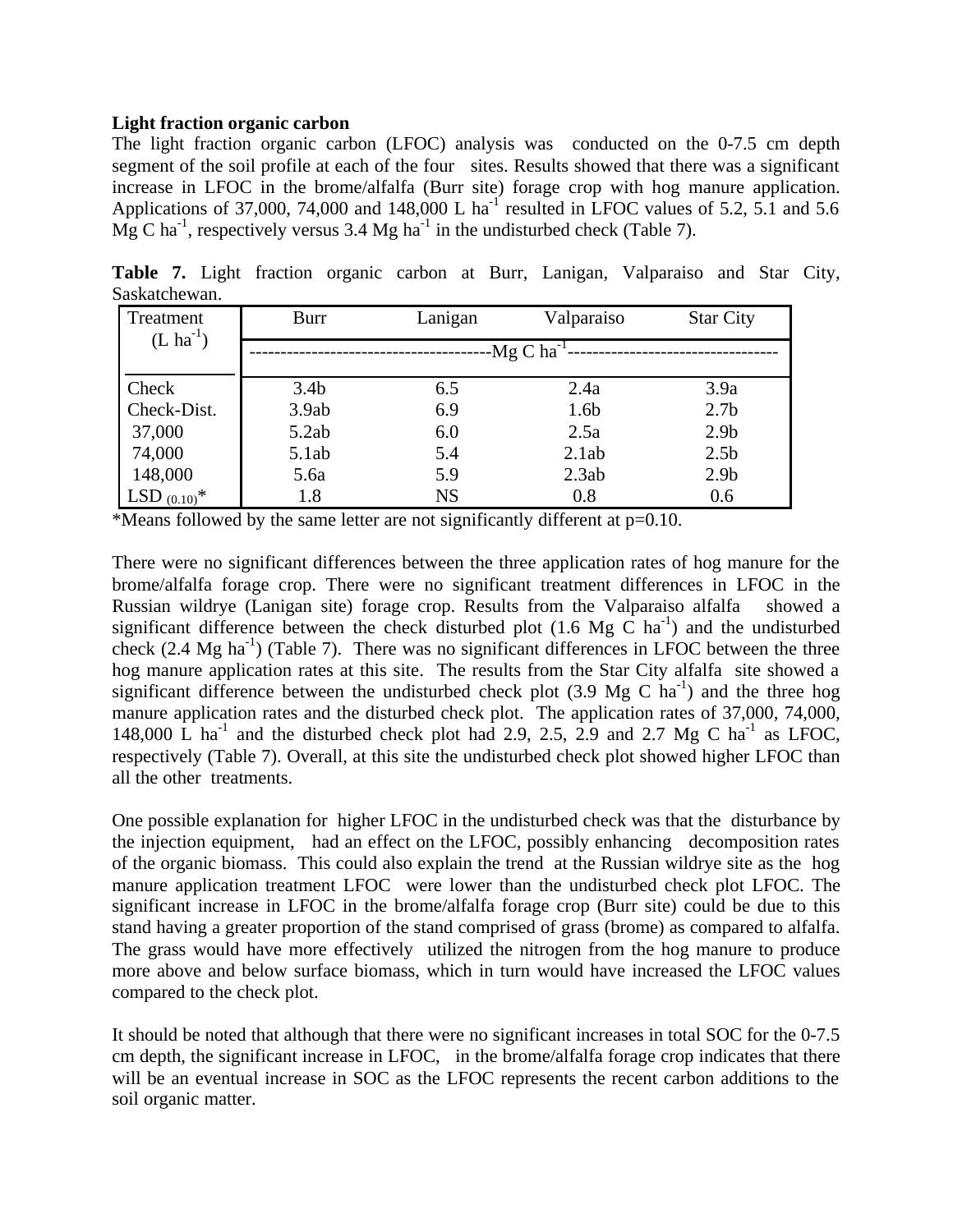#### **Summary and conclusions**

The application of liquid hog manure produced variable results across three different forage crops. The best overall response to hog manure addition in terms of soil carbon and economic benefit was in the brome/alfalfa forage grass (Burr site) at an annual application rate of 37,000 L ha<sup>-1</sup>. It should be noted, however, that this was only a three year study and thus the effects from a second carryover year of the  $74,000$  L ha<sup>-1</sup> rate were not included. Another year of study could have possibly resulted in the  $74,000$  L ha<sup>-1</sup> application rate applied every second year being the more economical rate to apply. The injection of liquid hog manure into the alfalfa resulted in no significant economic gain when compared to the check plots. It should also be noted that some studies have found that applications of liquid hog manure over 10,000 gallons acre-1  $(112,000 \text{ L ha}^{-1})$  can have detrimental effects on crops grown immediately following injection (Schoenau et al., 1997). This could have been the case for the Russian wildrye and alfalfa forages as the yield response to injected hog manure was more muted compared to the brome/alfalfa stand, which was predominantly brome grass and responded to the nitrogen in the manure.

The increase in LFOC at the brome/alfalfa site is indicative of potential increases in total SOC in the future. Although there was little solid matter (approximately 2-5%) in the hog manure which would directly contribute to the SOC, the nutrients present in the hog manure would have been utilized by the plants to increase plant biomass. This increase in above ground plant biomass would have also led to an increase in below ground biomass to sustain the above ground biomass production. The below ground biomass would then contribute to the LFOC, which is comprised of recent carbon additions to the organic matter in a soil. A longer time period than three years is needed to see the increase in SOC levels from the application of liquid hog manure; however, significant increases in the LFOC are predicting that this will occur.

#### **Acknowledgement**

The authors would like to thank ADF and AFIF for financial support for this project.

#### **References**

- Gregorich, E.G. and B.H. Ellert. 1993. Light fraction and macroorganic matter in mineral soils. p.397-407. In: M.R.Carter (ed.), *Soil Sampling and Methods of Analysis*. CRC Press Boca Raton, Florida.
- McConkey,B., B.Liang, W.Lindwall and G.Padbury. 1999. The soil organic carbon story. Proceedings of Soils and Crops Workshop. Extension Division. University of Saskatchewan. Saskatoon, Saskatchewan.
- Moooleki, S.P., J.J.Schoenau, G.Hultgreen, G.Wen and J.L.Charles.2001. Crop response to liquid swine effluent and solid cattle manure over four years in East-central Saskatchewan. Proc. of Soils and Crops Workshop. Extension Division. University of Saskatchewan. Saskatoon, Saskatchewan.